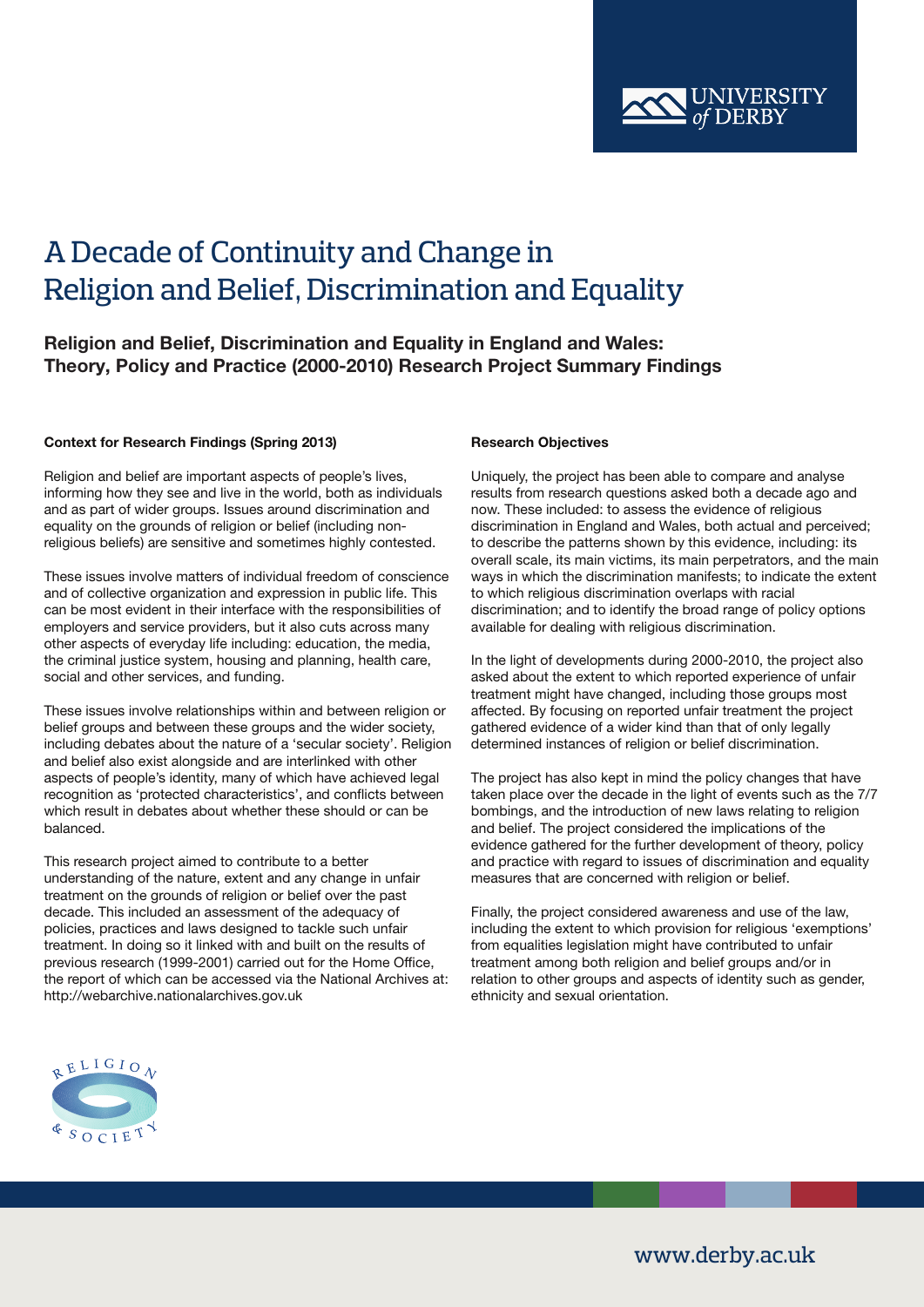## **Research Approach**

The findings are based on a postal and on-line questionnaire survey completed in 2011 on a stratified sample of over 1700 national and local religious organizations in England and Wales. This resulted in just under 500 responses (including just over 200 from organizations that also responded in 2011). In addition, case studies and interviews took place in 2011 with over 230 religion or belief, voluntary and community, public, private and legal sector participants in Blackburn, Cardiff, Leicester, the London Borough of Newham and Norwich. Project focus groups also engaged with 40 people who see themselves as 'non-religious' or 'secular'.

Finally in Autumn 2012, at 'Knowledge Exchange Workshops' held in Cardiff, Derby, London, Manchester and Oxford, interim findings were shared and discussed with over 200 practitioners from religion or belief, community and voluntary, public, private and legal sector organisations and groups. Further input was gathered from these practitioners, and informed the project's overall findings, including especially the recommendations of its Policy Brief.

In order to develop an understanding of the legal context, over 130 relevant legal cases were identified and reviewed. Other relevant research evidence identified from the past decade was also reviewed. A doctoral research case study (on Church-related adoption agencies) explored the relationship between religious freedom and sexual orientation.

#### **Key Findings: Continuity and Change?**

A decade ago in England, Wales and Scotland unfair treatment on the basis of religion or belief had little scope for domestic legal redress. Since then, equality legislation such as the 2003 Employment Equality (Religion or Belief) Regulations, the Incitement to Racial and Religious Hatred Act, 2006, and the 2006 and 2010 Equalities Acts came into force. These laws are designed to protect the holders of religious and non-religious beliefs from unfair treatment.

The findings of the project survey suggest that there is evidence that over the past decade there has, in general, been a reduction in the reported experience of unfair treatment on the basis of religion or belief. The project's fieldwork findings suggest there are indications that the introduction of law has been associated with changes of policy and practice, particularly in the public sector. For example, Pagan organizations, in particular, have cited human rights law as having opened up the possibility of more equitable participation in aspects of public life.

However, both the survey and the fieldwork results continue to highlight substantial levels of reporting of unfair treatment on the basis of religion or belief in important areas of people's lives. With regard to its impact, the survey findings indicate that, in most areas and across most religious groups, the unfair treatment is more often reported to be occasional than frequent. The unfair treatment is generally reported to be more to do with the attitudes and behaviour of individuals (including within employment in relation to managers and colleagues) than with the policies or practices of organizations.

Some religious groups continue to report experience of higher levels of unfair treatment than others - in particular Muslim and Pagan and New Religious Movement organizations. Jewish organizations also continue to report significant experience of antisemitism including stereotyping and targeted attacks on Jewish property.

High profile controversies and legal cases reflect continued experience of what is felt to be unfair treatment with regard to employer dress codes in relation particularly to Muslim women using head coverings and to Christians wearing crosses. In schools such issues affect pupils as well as teachers, and in comparison with a decade ago, the research contains some indicative evidence of what might be more widely spread difficulties for Sikhs in the wearing of 'the 5Ks' of their religion.

It is clear that the relationship between the perception and reporting of unfair treatment on the basis of religion or belief and the legal determination of it remains complex and open to contested interpretations. The introduction of new laws has not been a panacea. Moreover, the fieldwork findings suggest that many religious people are only very generally aware of their new legal rights. At the same time, many 'non-religious' focus group participants had a sense that, despite a broadening of the meaning of 'belief' in recent case law, these laws do not work equally for them.

## **Unfair Treatment in Various Areas of Life**

Findings from the survey indicate a general reduction in the incidence of reported unfair treatment since 2001. This is especially so in criminal justice and employment. Fieldwork research evidence points to continuing unfair treatment in relation to immigration controls.

Evidence from interviews with research participants in the fieldwork suggests that where there is an awareness of them, legal changes have contributed to a sense of improvement among religion or belief groups in terms of their being consulted on a more inclusive basis in relation, especially, to public sector policies and practices. Examples of this include liaison between the police and religion or belief groups. At the same time, during the fieldwork, concerns were expressed about both some of the concepts and also aspects of the implementation of Prevent initiatives.

Also from within the fieldwork, education (and especially Religious Education) was identified as having become more inclusive of diversities of religion or belief (including humanist views). These developments were especially linked with the work of Standing Advisory Councils on Religious Education (SACREs), despite the fact that some SACREs still do not accommodate non-religious participants. But, 'Knowledge Exchange Workshop' participants expressed concern that such gains could be undermined by policy developments around Academies and Free Schools in which Religious Education was not given an integral place.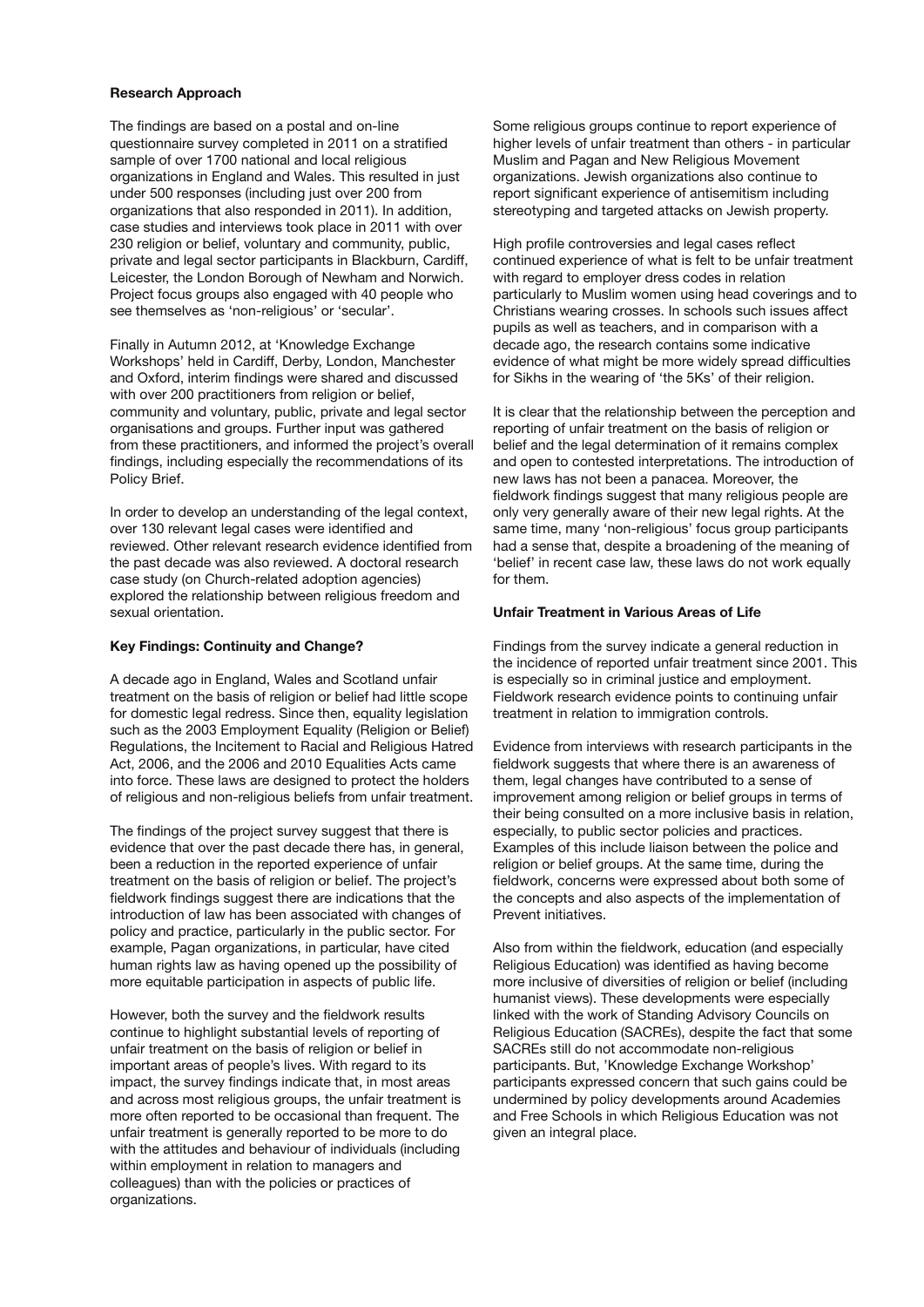Participants in fieldwork research reported that, overall, relations between different religious groups have improved since 2001. Survey results also show a reduction in reporting of unfair treatment from other religious groups since 2001. However levels of reported unfair treatment from other religious groups were substantial and religious organisations were more likely to identify other religious groups as being a source of unfair treatment than they were likely to identify 'non-religious' groups in general. At the same time some political groups including right wing groups were frequently cited in both the survey and the fieldwork as a source of hostility and insecurity.

#### **Similar Reported Patterns of Unfair Treatment**

Education, employment and the media remain key areas of people's lives in which they report experience of unfair treatment. Although there has been an overall reduction in the reported experience of unfair treatment in education and employment, evidence relating to the media suggests considerable continuity. However, as in 2001, experience of unfair treatment is more strongly identified with national rather than local media. But the fieldwork findings suggest that the 'new media' is seen as bringing both benefits and new problems.

As in 2001, more experience of unfair treatment was reported in relation to employment in the private sector than the public sector. Overall, even where there have been positive policy developments in organizations, there remain issues of consistency in translating policy into practice. Individual prejudicial attitudes can still create impacts that go beyond the individual, both internally within organizations and in their delivery of goods and services.

There is continuing complexity around the intersections between religion or belief and ethnicity in relation to claims of unfair treatment, with evidence that 'visible' religion or belief minorities continue to experience patterns of unfair treatment through a combination of factors that can also involve gender as well as ethnicity.

# **New Forms of Reported Unfair Treatment**

New forms of unfair treatment are being reported – particularly, but not only, by Christians. For example, both the project's survey and field work research evidence point to a greater reported incidence of Christian employees concerned about employer policies and practices on Sunday working.

Some Christians were also articulating a sense of the marginalisation of Christianity compared to its historic position in society and spoke of what they felt was a now comparatively fairer treatment of other religion or belief groups compared to Christians.

At the same time, the project focus groups highlighted the degree to which 'non-religious' people feel that Christianity and religion in general is privileged in ways that are structurally embedded in the society and can result in unfair treatment for others, especially in education and governance.

In both the fieldwork and survey evidence it was clear that people from a number of other religious groups (including especially, but not only Sikhs) were being misidentified as Muslims and thereby becoming the target for unfair treatment and a particular hostility that was clearly intended to be directed towards Islam and Muslims. This highlights not only the unfair treatment Muslims have been encountering but also how this affects other groups.

#### **Emerging New Challenges: Identity and Law**

A number of emerging new challenges are being highlighted, especially around the balance between the different so-called 'protected characteristics' in law, and particularly in the relationships between religion or belief, gender and sexual orientation. Fieldwork participants often cited specific high profile cases as being indicative of wider social trends.

Overall, the progress facilitated by new law has also highlighted what are as yet unresolved tensions in the interpretation and application of domestic law. In January 2013, European Court of Human Rights judgements were given on the cases of *Eweida and Chaplin v. the United Kingdom* and *Ladele and McFarlane v. the United Kingdom*. The former concerned the wearing of religious symbols at work and the latter concerned conscientious objections on religious grounds of an employee in relation to conducting civil partnership ceremonies.

Following these cases, the Equality and Human Rights Commission has issued helpful guidance on understanding these judgements and their implications for employers which are intended to provide better guidelines in the uncertainties around the tensions and clashes that have emerged and continue in mediating between various 'protected characteristics'.

Evidence from the survey shows a majority of religious organizations favour exemptions (especially but not only for the internal structures of religion or belief groups) on matters of gender, sexual orientation and religion or belief. The survey evidence also points to strongly divided opinions on marriage/civil partnership and sexual orientation exemptions, as well as to some support for exemptions from equalities legislation in relation to age and disability.

#### **A Spectrum of Unfair Treatment**

In order to understand and consider how best to tackle the full range of unfair treatment, and to create the conditions for developing a more inclusive society in relation to matters of religion or belief, it is important to try to differentiate between the different kinds of unfair treatment. To inform interpretation of the evidence that it has gathered the project has employed an analytical spectrum which it has further developed from the one used in 1999-2001. In terms of religion or belief hatred, direct and indirect discrimination the spectrum overlaps with law, but in other aspects goes beyond it:

*Religion or belief naivety* is a lack of basic religion or belief literacy that sometimes leads to actions that can be seen and/or result in unfair treatment.